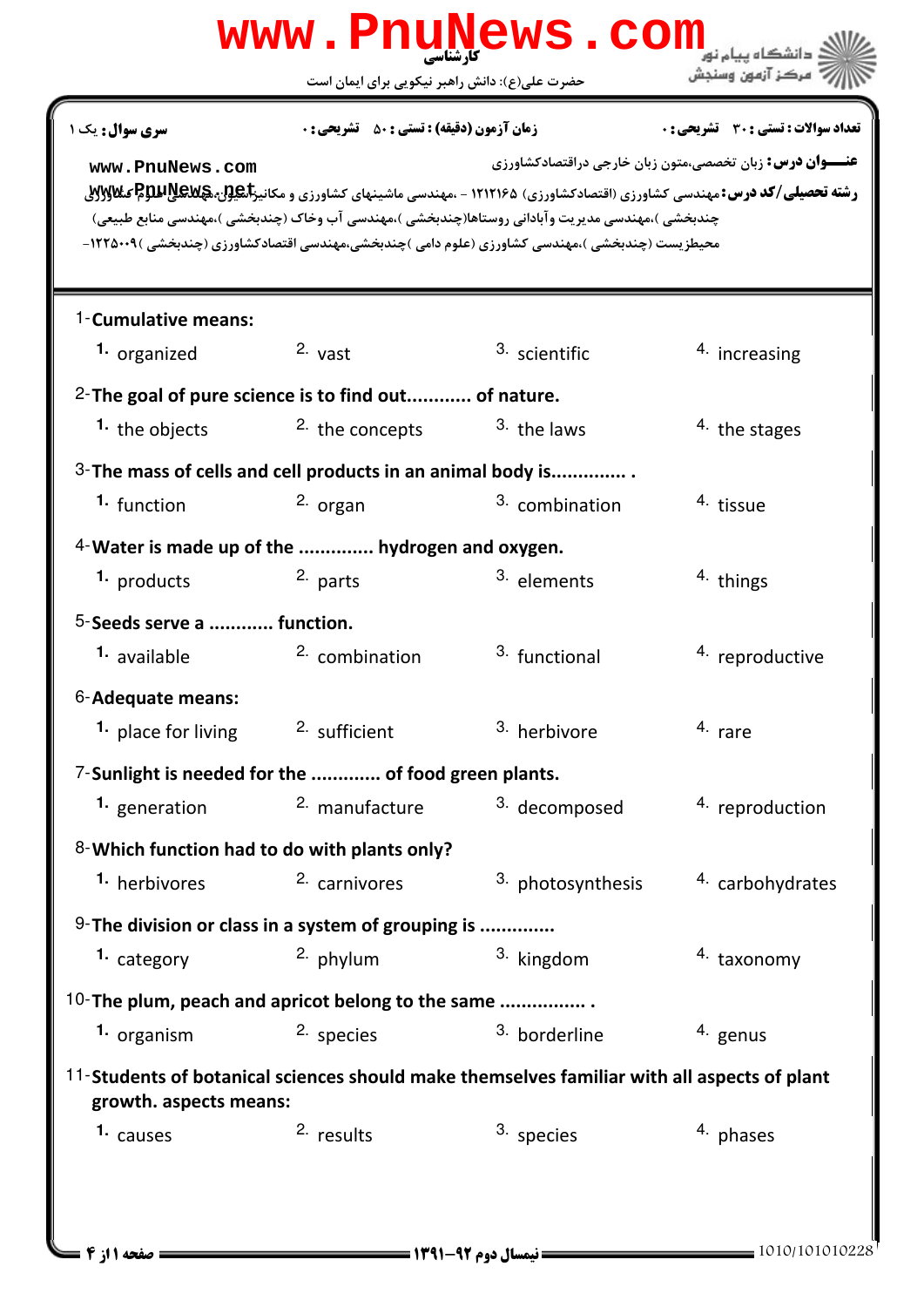## حضرت علي(ع): دانش راهبر نيكويي براي ايمان است كارشناسي **[www.PnuNews.com](http://pnunews.com) عنــــوان درس:** زبان تخصصي،متون زبان خارجي دراقتصادكشاورزي ر**شته تحصیلی/کد درس:**مهندسی کشاورزی (اقتصادکشاورزی) ۱۲۱۲۱۶۵ - ،مهندسی ماشینهای کشاورزی و مکانیز**الیولن،Ppu،پBpu) ت** نعداد سوالات : تستي : 30 - تشريحي : . زمان آزمون (دقيقه) : تستي : 50 - تشريحي : 0 - رئيس س چندبخشي )،مهندسي مديريت وآباداني روستاها(چندبخشي )،مهندسي آب وخاک (چندبخشي )،مهندسي منابع طبيعي) محیطزیست (چندبخشی )،مهندسی کشاورزی (علوم دامی )چندبخشی،مهندسی اقتصادکشاورزی (چندبخشی )۲۲۵۰۰۹– 12-Plants and animals cannot exist on the earth ................. without carbohydrates and solid substance. **1.** <sup>2.</sup> without solar energy. <sup>3</sup> without petroleum. 4. without materials from fuel. 13-Clouds are formed by ............... of water from the surface of the earth.  $2.$  the condensation  $3.$  the generation  $4.$  the derivation **1.** the evaporaton 14- The soil of Shush( a city in Iran) is fertile enough to grow good and plentiful crops. fertile means: 1. productive  $\frac{2}{1}$  industrily  $\frac{3}{1}$  evidence  $\frac{4}{1}$  crescent <sup>2.</sup> industrily 15- The most important advance which man has ever taken is ............. <sup>2.</sup> the development of industry. <sup>3.</sup> the invention of writing or printing.  $\frac{4}{1}$  the birth of farming. <sup>1</sup> the discovery of the atom.  $16$ -Discoveries in many places ............ that early man killed and ate wild animals. 1. indicate  $\frac{2}{3}$  advance  $\frac{3}{3}$  develop  $\frac{4}{3}$  found <sup>2.</sup> advance 17-On farms, plants are ................... 1. grow in a natural environment. <sup>2.</sup> spread out in small groups.  $3.$  gathered together in small spaces. <sup>4.</sup> safe from pests and another micro-organisms. 18- What does the barometer measure? <sup>1</sup> wind speed and direction **EXACCO** 2. eaporation amount  $4.$  sun shine duration 3. atmospheric pressure 19-Most farming operations cannot be ........... in winter. <sup>2.</sup> irrigated by  $3.$  dried with  $4.$  carried out **1.** watched at 1010/101010228 - حصة 12 1010 مستقيمة تسمى السال دوم 22-1311 - 1392 - مفحه 12 از 4 ت **[www.PnuNews.com](http://pnunews.com)**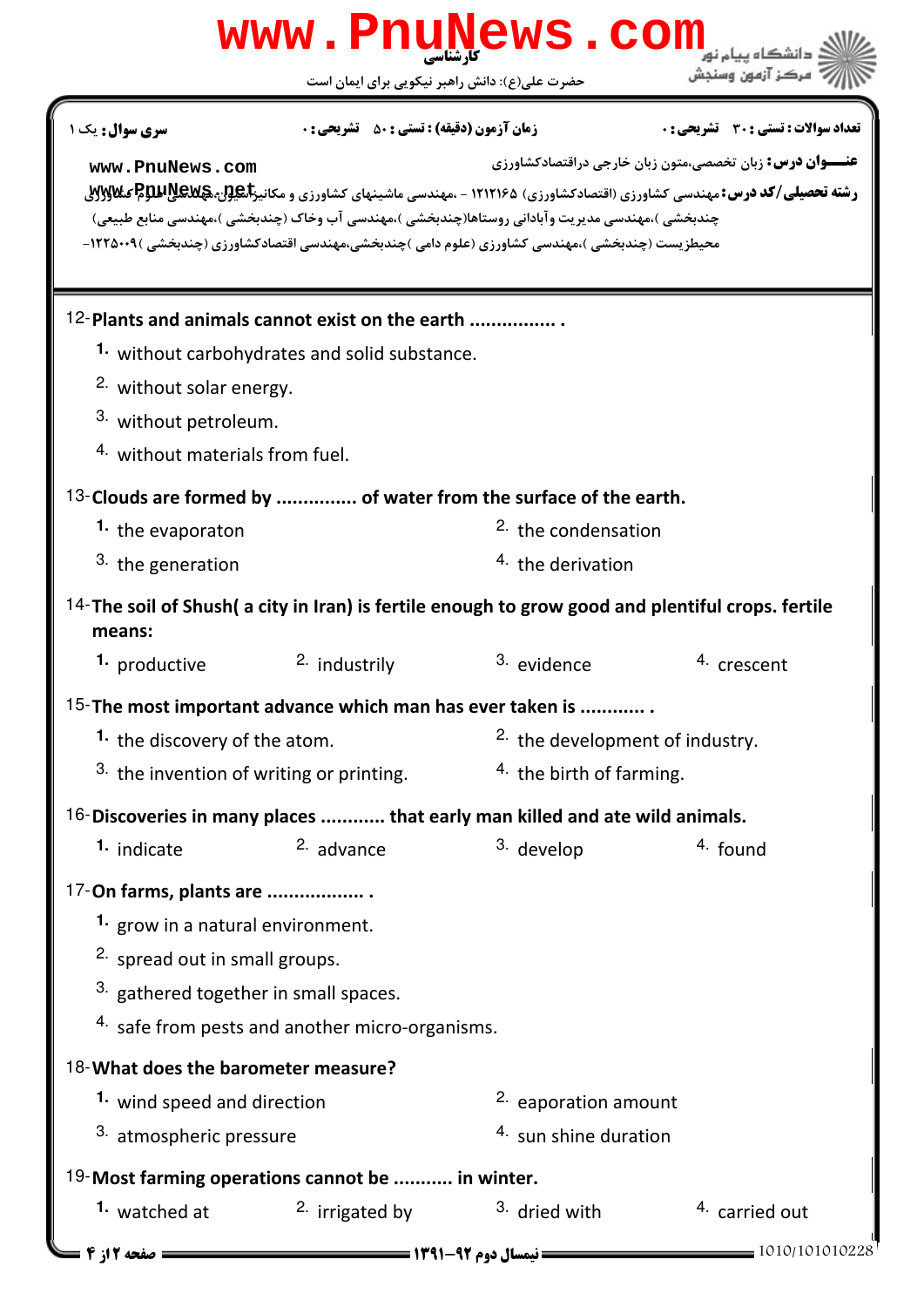| www.PnuNews.com                                                                                                                                                                                                                                               |                                                                                                                                                                                                                                                                                                                                                   |                                             |                                                                 |  |  |  |
|---------------------------------------------------------------------------------------------------------------------------------------------------------------------------------------------------------------------------------------------------------------|---------------------------------------------------------------------------------------------------------------------------------------------------------------------------------------------------------------------------------------------------------------------------------------------------------------------------------------------------|---------------------------------------------|-----------------------------------------------------------------|--|--|--|
|                                                                                                                                                                                                                                                               | حضرت علی(ع): دانش راهبر نیکویی برای ایمان است                                                                                                                                                                                                                                                                                                     |                                             | مركز آزمون وسنجش                                                |  |  |  |
| سری سوال : یک ۱                                                                                                                                                                                                                                               | <b>زمان آزمون (دقیقه) : تستی : 80 ٪ تشریحی : 0</b>                                                                                                                                                                                                                                                                                                |                                             | تعداد سوالات : تستي : 30 ٪ تشريحي : 0                           |  |  |  |
| www.PnuNews.com                                                                                                                                                                                                                                               | <b>رشته تحصیلی/کد درس:</b> مهندسی کشاورزی (اقتصادکشاورزی) ۱۲۱۲۱۶۵ - ،مهندسی ماشینهای کشاورزی و مکانیز <b>العیلِن .پهپایالنلهاچ کیلاپالان</b><br>چندبخشي )،مهندسي مديريت وآباداني روستاها(چندبخشي )،مهندسي آب وخاک (چندبخشي )،مهندسي منابع طبيعي)<br>محیطزیست (چندبخشی )،مهندسی کشاورزی (علوم دامی )چندبخشی،مهندسی اقتصادکشاورزی (چندبخشی )۲۲۵۰۰۹- |                                             | <b>عنـــوان درس:</b> زبان تخصصي،متون زبان خارجي دراقتصادكشاورزي |  |  |  |
| 20-What is the weathering?                                                                                                                                                                                                                                    |                                                                                                                                                                                                                                                                                                                                                   |                                             |                                                                 |  |  |  |
|                                                                                                                                                                                                                                                               | <sup>1</sup> the process of making a soil mature.                                                                                                                                                                                                                                                                                                 |                                             |                                                                 |  |  |  |
|                                                                                                                                                                                                                                                               | <sup>2</sup> the process of repeated expansion and contraction.                                                                                                                                                                                                                                                                                   |                                             |                                                                 |  |  |  |
|                                                                                                                                                                                                                                                               | <sup>3</sup> the process of the formation of soil.                                                                                                                                                                                                                                                                                                |                                             |                                                                 |  |  |  |
| <sup>4.</sup> the process of the breaking down of rocks.                                                                                                                                                                                                      |                                                                                                                                                                                                                                                                                                                                                   |                                             |                                                                 |  |  |  |
|                                                                                                                                                                                                                                                               | 21-Each  in the soil profile has distinctive characteristics.                                                                                                                                                                                                                                                                                     |                                             |                                                                 |  |  |  |
| 1. horizonation                                                                                                                                                                                                                                               | <sup>2.</sup> horizon                                                                                                                                                                                                                                                                                                                             | <sup>3.</sup> horizontal                    | 4. horizotally                                                  |  |  |  |
| 22-Trees  with water look green and healthy.                                                                                                                                                                                                                  |                                                                                                                                                                                                                                                                                                                                                   |                                             |                                                                 |  |  |  |
| <sup>1</sup> in contact                                                                                                                                                                                                                                       | <sup>2.</sup> in this respect                                                                                                                                                                                                                                                                                                                     | <sup>3</sup> in porportion                  | $4.$ in extent                                                  |  |  |  |
|                                                                                                                                                                                                                                                               | 23-Air and water can easily pass through soils which                                                                                                                                                                                                                                                                                              |                                             |                                                                 |  |  |  |
| <sup>1</sup> form a good crumb- structure.                                                                                                                                                                                                                    |                                                                                                                                                                                                                                                                                                                                                   | <sup>2</sup> feel very smooth and drainage. |                                                                 |  |  |  |
| <sup>3.</sup> openings are formed in the soil.                                                                                                                                                                                                                |                                                                                                                                                                                                                                                                                                                                                   | 4. a succession of pores touch each other.  |                                                                 |  |  |  |
| $24$ -One of the chief differences between the surface soil and the subsoil is the darker color of<br>the top layer and this is due to the fact that topsoil contains humus, while the subsoil is<br>lacking in it.<br>the word this in the passage refers to |                                                                                                                                                                                                                                                                                                                                                   |                                             |                                                                 |  |  |  |
| <sup>1</sup> the surface soil                                                                                                                                                                                                                                 |                                                                                                                                                                                                                                                                                                                                                   | <sup>2.</sup> the top layer                 |                                                                 |  |  |  |
| <sup>3</sup> the chief differences                                                                                                                                                                                                                            |                                                                                                                                                                                                                                                                                                                                                   | <sup>4.</sup> the darker color              |                                                                 |  |  |  |
|                                                                                                                                                                                                                                                               | 25-The life cycle of a plant begins with the  stage of the seed.                                                                                                                                                                                                                                                                                  |                                             |                                                                 |  |  |  |
|                                                                                                                                                                                                                                                               | <sup>1</sup> germination <sup>2</sup> germinative                                                                                                                                                                                                                                                                                                 | <sup>3.</sup> germinate                     | <sup>4.</sup> germinately                                       |  |  |  |
| 26-Soil microbes are mostly found                                                                                                                                                                                                                             |                                                                                                                                                                                                                                                                                                                                                   |                                             |                                                                 |  |  |  |
| <sup>1.</sup> inside plant roots.                                                                                                                                                                                                                             |                                                                                                                                                                                                                                                                                                                                                   | <sup>2</sup> in the rhizosphere.            |                                                                 |  |  |  |
| <sup>3</sup> in the lowest layers.                                                                                                                                                                                                                            |                                                                                                                                                                                                                                                                                                                                                   | <sup>4</sup> in side the topsoil.           |                                                                 |  |  |  |
|                                                                                                                                                                                                                                                               |                                                                                                                                                                                                                                                                                                                                                   |                                             |                                                                 |  |  |  |